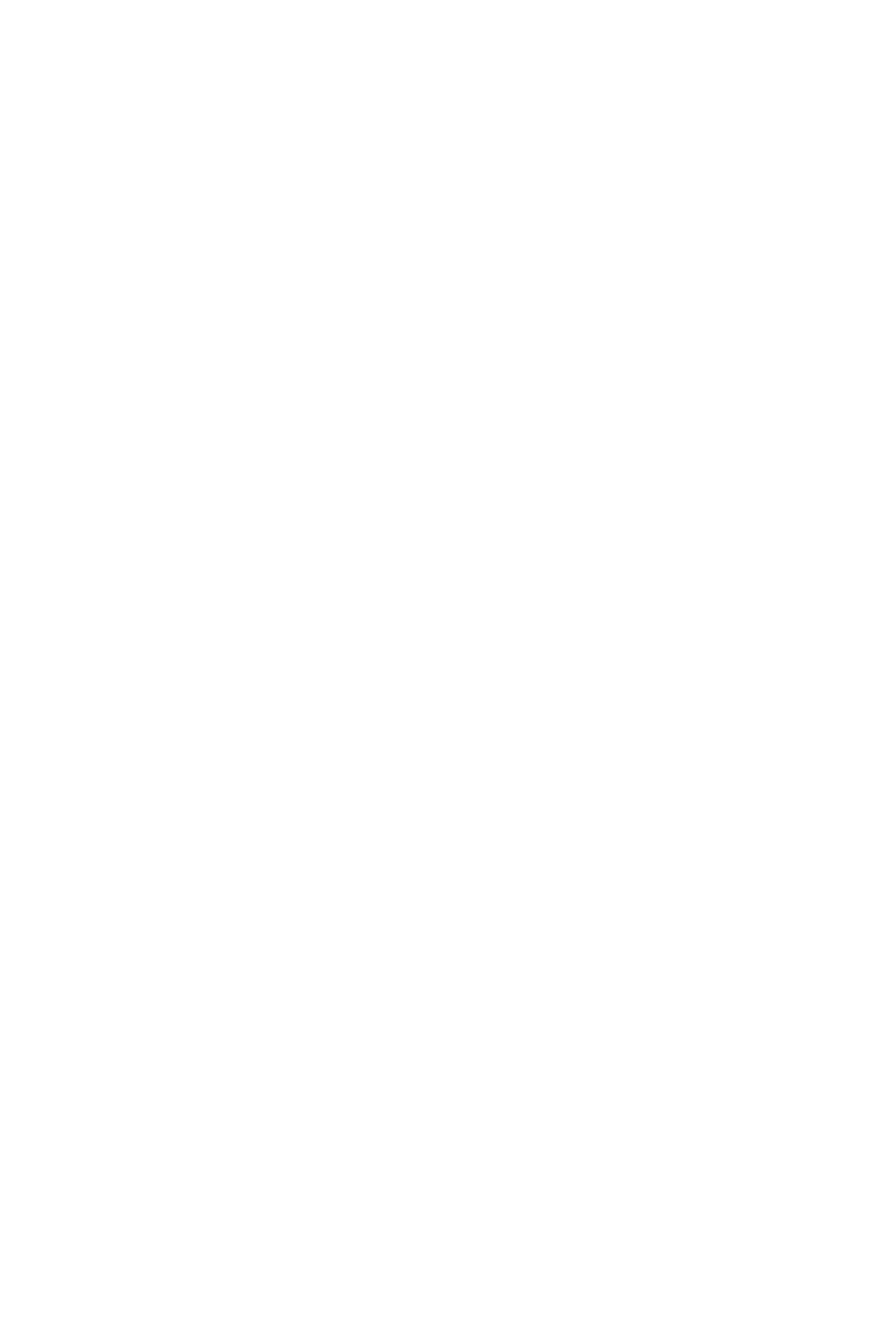## **E** Guiding principles

Access of refugees and other forcibly displaced persons to the labour market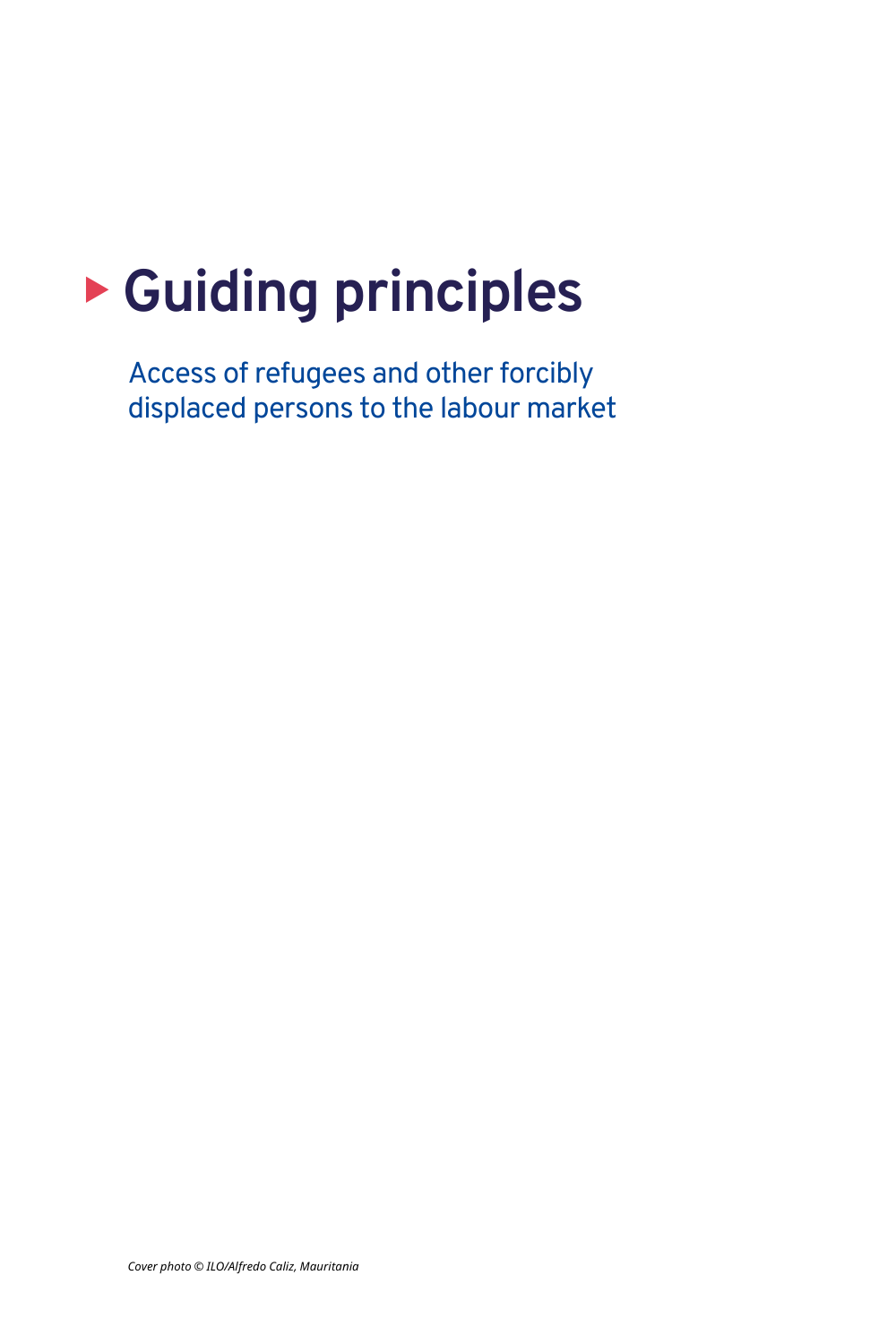*Photo © ILO/ Ala'a al Sukhni, Jordan*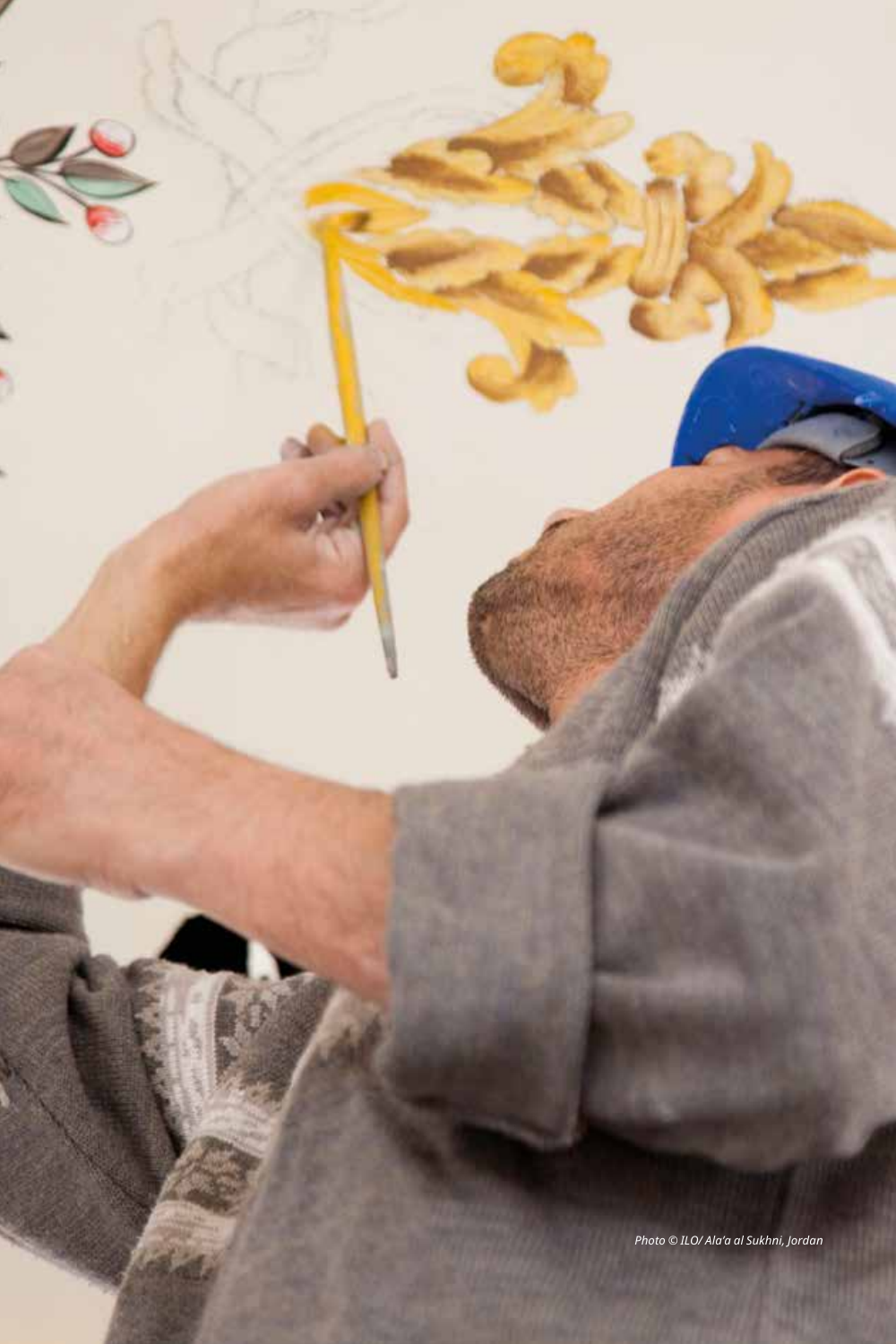#### **Introduction**

Around the world, situations of forced displacement due to conflict, violence, and human rights violations, can last for extended periods of time, creating considerable challenges for refugees as well as for affected communities and countries, particularly for those struggling with pre-existing socio-economic challenges.

The international community has increasingly acknowledged that access to decent work is an essential component of sustainable response strategies, enabling refugees to participate in and contribute to the economies and societies of host countries, while ensuring that national workers and others are not disadvantaged.

In practice, a range of factors influence refugees' capacity to access the labour market and find decent work. These include the socio-economic conditions of the host country, legislation and policies around the protection of refugees and the right to work, as well as other practical issues, such as language and administrative barriers. As a result, the reality is that refugee workers are often concentrated in low-skilled, informal employment or under-regulated sectors where they are susceptible to decent work deficits, discrimination and exploitation.

The ILO has a mandate to protect the rights and interests of *all* workers, including those employed in countries other than their own. Its comprehensive normative framework aims, among others, at improving working conditions for women and men, strengthening labour market governance, addressing unacceptable forms of work, and protecting the most vulnerable.

Recognizing that refugees and the communities that host them deserve special attention, particularly in the current context of large movements of people, in 2016 the ILO held a tripartite technical meeting to provide practical guidance on the application of policy measures to improve labour market functioning and the protection of nationals as well as refugees workers. The meeting resulted in the adoption of "**The guiding principles on the access of refugees and other forcibly displaced persons to the labour market**", a set of voluntary, non-binding principles rooted in relevant international labour standards and universal human rights instruments, and inspired by good practices implemented in the field.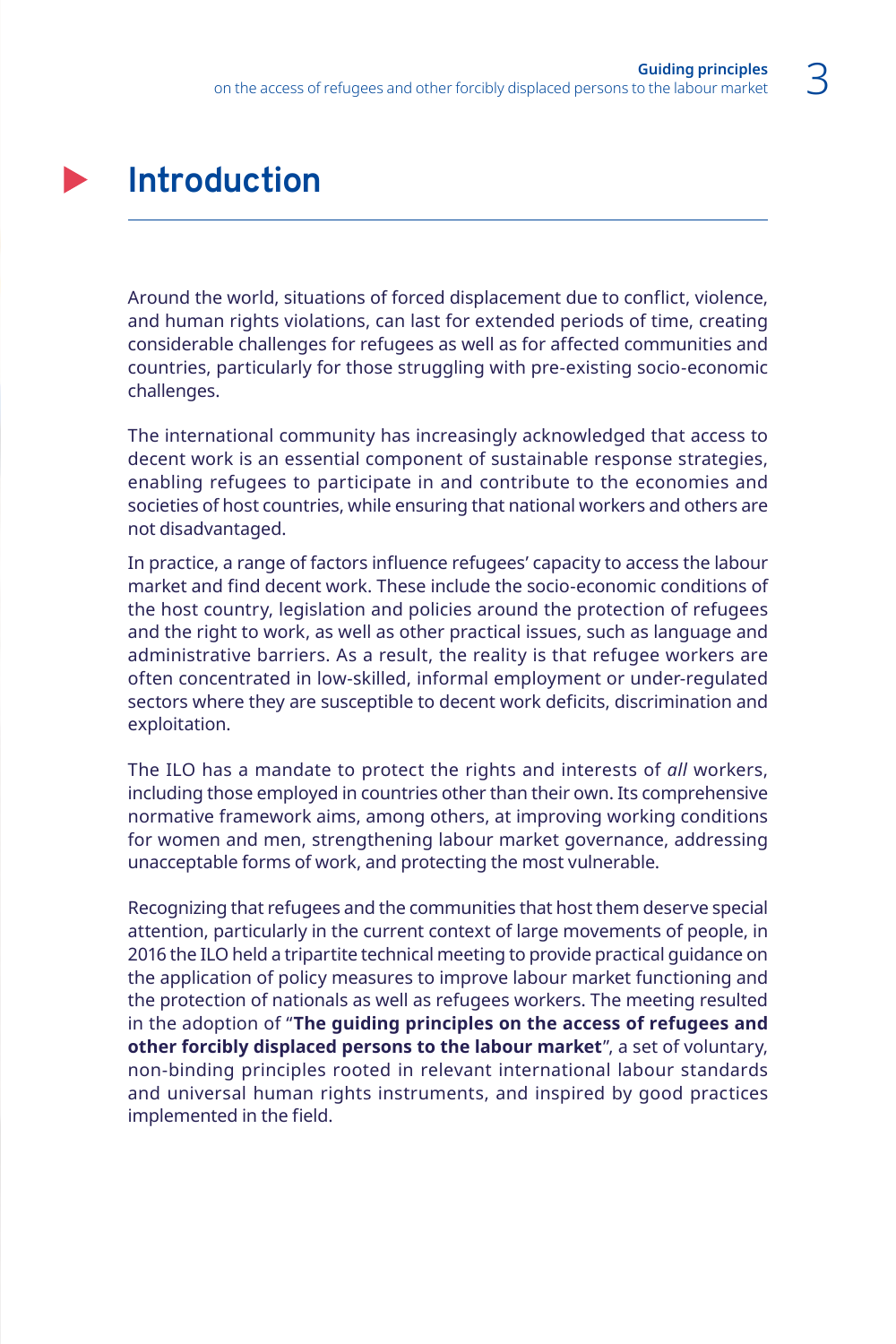Elements of the guiding principles have been incorporated into the Employment and Decent Work for Peace and Resilience Recommendation [\(no. 205](https://www.ilo.org/ilc/ILCSessions/previous-sessions/106/reports/texts-adopted/WCMS_559852/lang--en/index.htm?ssSourceSiteId=global)) adopted in 2017. Furthermore, implementation of the guiding principles will ensure no one is left behind in efforts to ensure realization of the Sustainable Development Goals, particularly by contributing to full and productive employment and decent work for refugees.

Founded on the pressing concerns of all member States of the ILO and employers' and workers' organizations, these guiding principles represent a concrete and timely means towards inclusive employment creation and equality of opportunity and treatment for refugee populations and their host communities. They are relevant in situations of global crisis, including climate change and pandemic outbreaks.

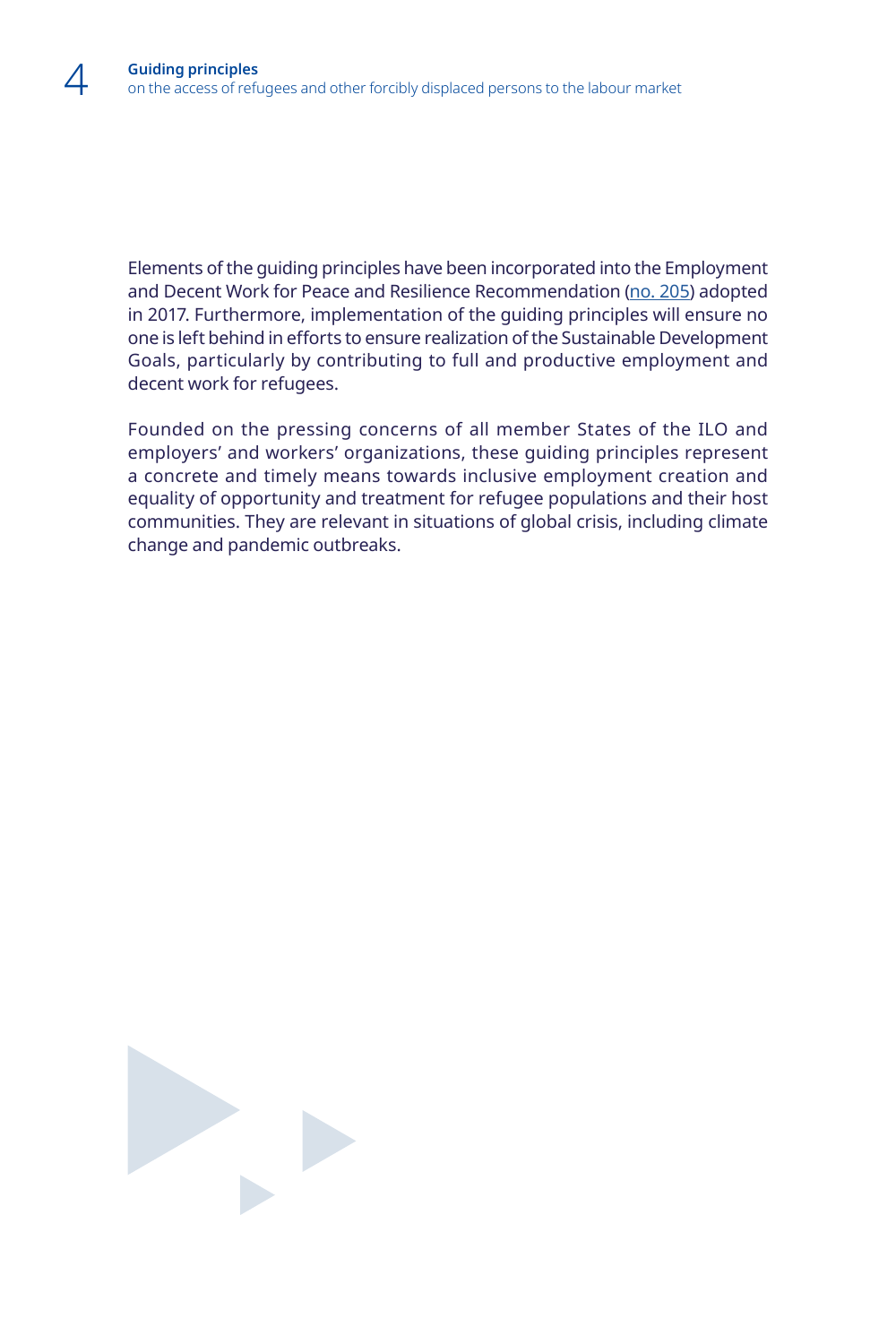**Dealing with the refugee crisis we have in the world today has to include providing access to labour markets and to decent work**

> $\triangleright$  Guy Ryder / Director General of the International Labour Organization / Global Refugee Forum, 2019.

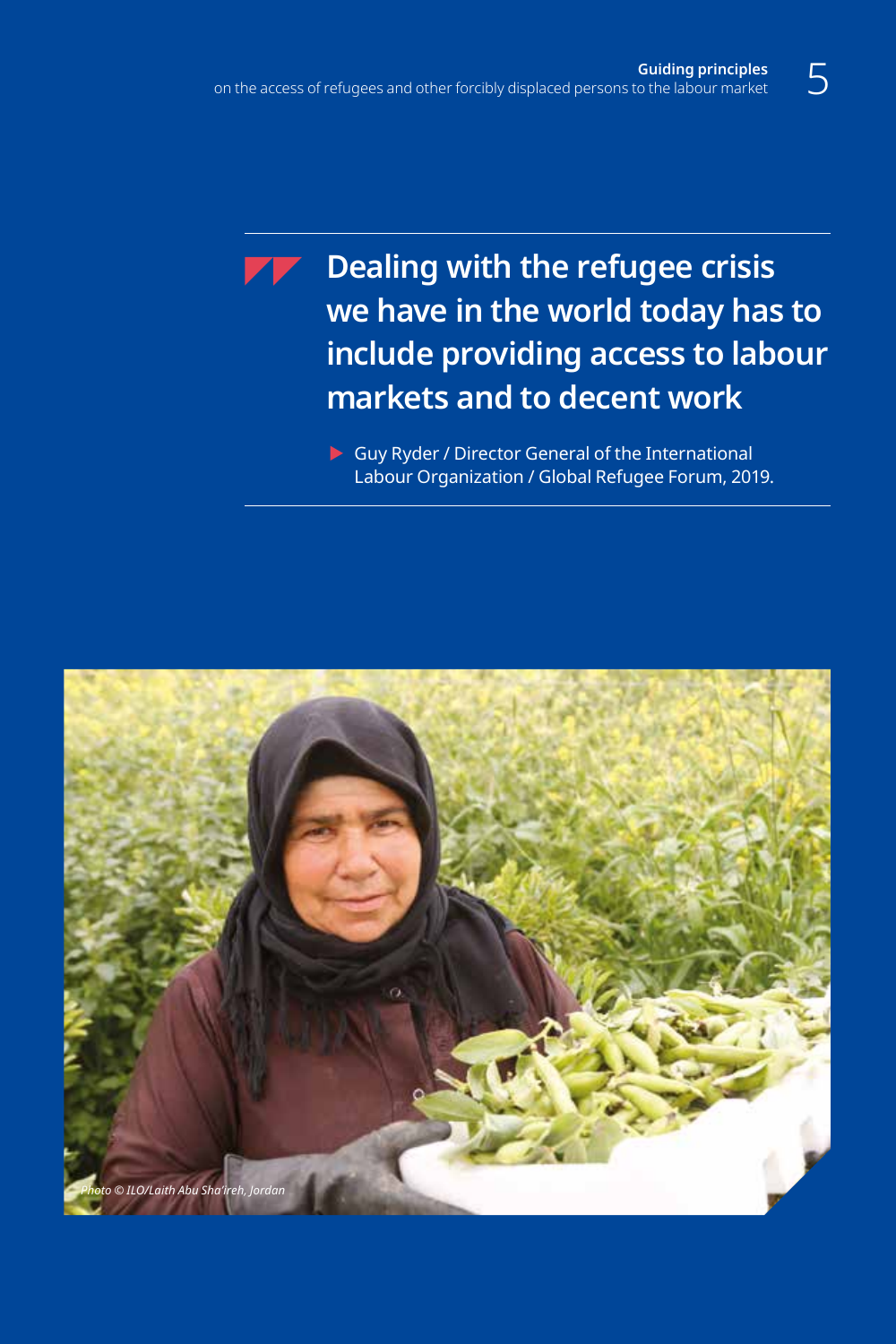#### **Guiding principles on the access of refugees and other forcibly displaced persons to the labour market <sup>1</sup>**

The Tripartite Technical Meeting on the Access of Refugees and other Forcibly Displaced Persons to the Labour Market,

Having met in Geneva from 5 to 7 July 2016,

Responding to the decision taken by the Governing Body at its 326<sup>th</sup> Session (March 2016) to hold a tripartite technical meeting to "prepare guiding principles for policy measures concerning the access of refugees and other forcibly displaced persons to the labour market".<sup>2</sup>

Adopts this seventh day of July 2016, the following guiding principles:

- ▶ 1.These guiding principles are addressed to all member States of the International Labour Organization (ILO) and employers' and workers' organizations as a basis for the formulation of policy responses and national tripartite dialogue on the access of refugees and other forcibly displaced persons 3 to the labour market.
- ▶ 2. The principles are voluntary and non-binding, flexible in nature and not intended to generate additional obligations for member States.
- ▶ **3.**They set out principles to support Members on the access of refugees and other forcibly displaced persons to the labour market and to assist those Members impacted by these situations, in providing responses that meet the needs and expectations of host communities, refugees and other forcibly displaced persons.
- 1 The Governing Body of the International Organization, meeting at its 328<sup>th</sup> Session (Geneva, 26 October - 9 November 2016) authorized the Director-General to publish and disseminate the Guiding principles on the access of refugees and other forcibly displaced persons to the labour market adopted by the Tripartite Technical Meeting on the Access of Refugees and other Forcibly Displaced Persons to the Labour Market (Geneva, 5-7 July 2016).
- 2 GB.326/INS/14Add.(Rev.), para. 7: "This guidance would be based on an analysis by the Office of related principles contained in international labour standards and universal human rights instruments, as well as good practices implemented in the field." GB.326/ PV, para. 240.
- 3 There is no internationally agreed definition of "other forcibly displaced persons". For the purpose of these guiding principles, the term "other forcibly displaced persons" does not include internally displaced persons.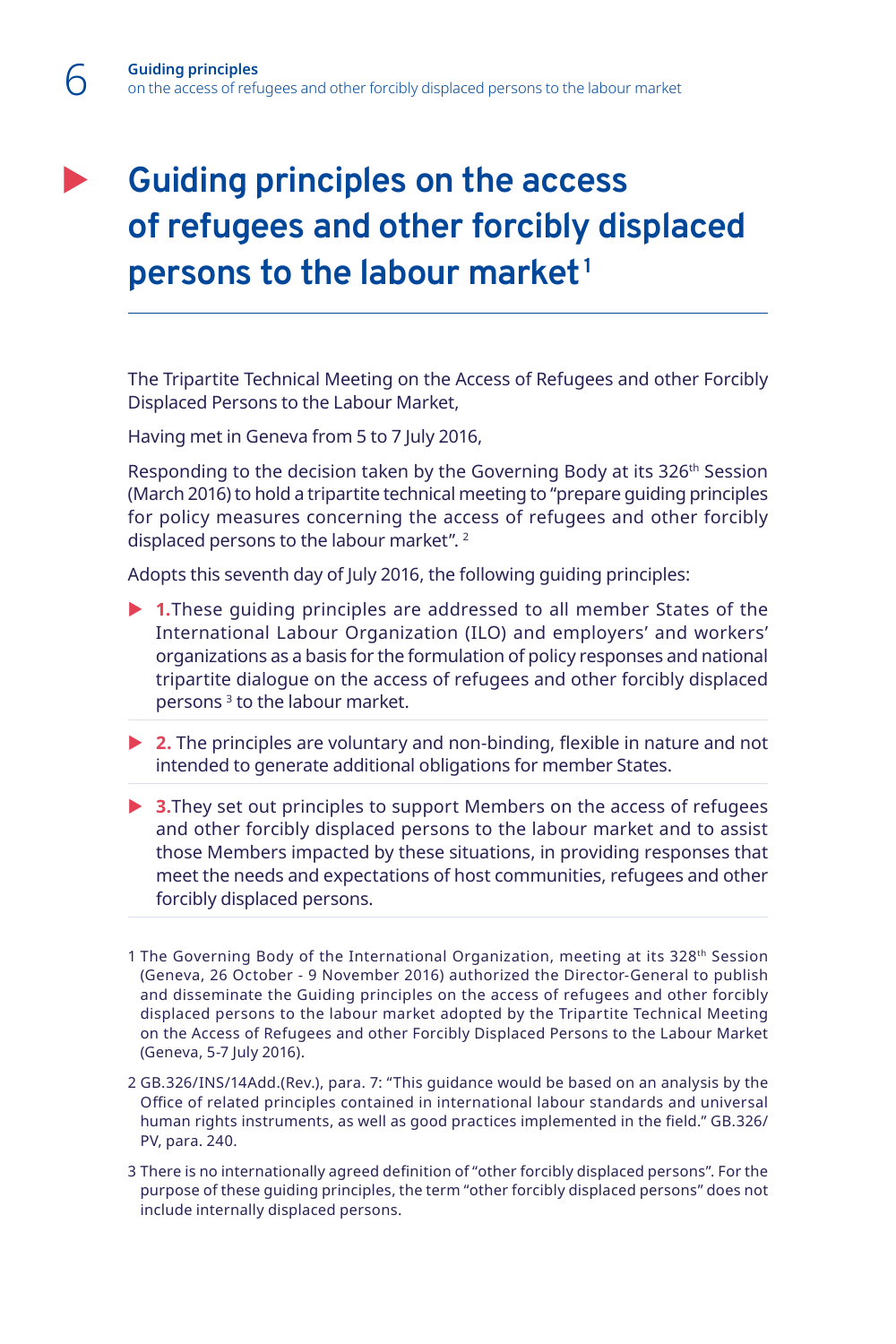- ▶ 4.The ILO can significantly add value to international responses through its mandate to promote social justice and the Decent Work Agenda, its international labour standards, its labour market expertise and unique tripartite nature.
- ▶ 5. Increased cooperation between the United Nations High Commissioner for Refugees (UNHCR) and the ILO, marked by the Memorandum of Understanding signed between the two agencies in July 2016, is welcomed and further cooperation with other relevant organizations is encouraged.
- **► 6.** The important contributions made by countries that host the vast majority of refugees and other forcibly displaced persons are recognized, as are the contributions these groups can make.
- ▶ 7. The provision of decent work opportunities for all, including nationals, refugees and other forcibly displaced persons, in countries of origin, host and third countries is important.
- ▶ 8. It is acknowledged that it is vitally important for member States to share more equitably the responsibility with countries hosting large numbers of refugees and to assist countries with their support to other forcibly displaced persons.
- ▶ 9. Account should be taken of the differing national and regional circumstances, with due regard to applicable international law and national legislation, and the challenges, capacities and burden on resources constraining States to effectively respond.
- ▶ 10. Further commitment is needed, where possible and appropriate, to develop or strengthen labour market institutions and programmes that support local integration, resettlement, voluntary repatriation and reintegration, and pathways for labour mobility while respecting the principle of *non-refoulement*.
- ▶ 11. Adequate, sustainable and predictable support from the international community should be provided, where appropriate, for the effective implementation of these principles.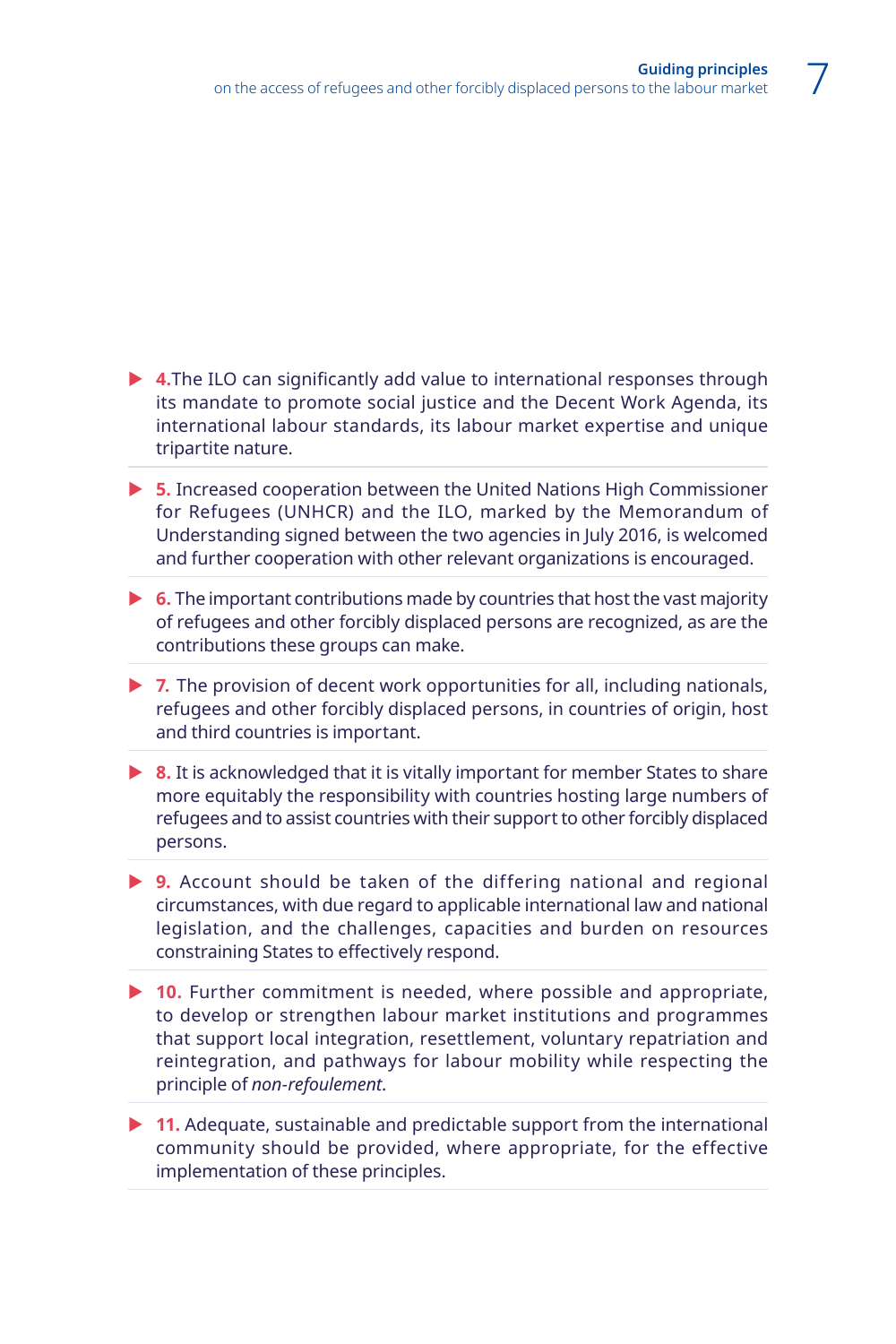#### **A. Governance frameworks on access to labour markets**

- ▶ 12. Members should formulate national policies, and national action plans as appropriate, to ensure the protection of refugees and other forcibly displaced persons in the labour market, including in respect of access to decent work and livelihood.
- ▶ 13. National policies and action plans should be formulated in conformity with international labour standards, decent work principles, humanitarian principles, obligations under international law, including human rights law and refugee law, as applicable and in consultation with labour ministries as well as representative employers' and workers' organizations.
- ▶ 14. National policies and action plans to foster opportunities for formal and decent work that support self-reliance for refugees and other forcibly displaced persons should at a minimum include measures to:
	- (a) guide employers' and workers' organizations and other stakeholders, including employment agencies, on the access of refugees and other forcibly displaced persons to labour markets;
	- (b) examine work opportunities available for refugees and other forcibly displaced persons, based on reliable information concerning the impact of refugees and other forcibly displaced persons on labour markets, and the needs of the existing labour force and employers;
	- (c) consider removing or relaxing refugee encampment policies and other restrictions that may hinder access to decent work opportunities, lead to acts of employment-related discrimination or lead to irregular employment;
	- (d) ensure, where access to work is subject to specific legal criteria or requirements, such as work permits, employment authorization for employers or quotas, that these conditions are in accordance with fundamental principles and rights at work and with applicable international labour standards, humanitarian principles and obligations under international law, including human rights law and refugee law, as applicable, including the principle of equality of opportunity and treatment in the labour market; and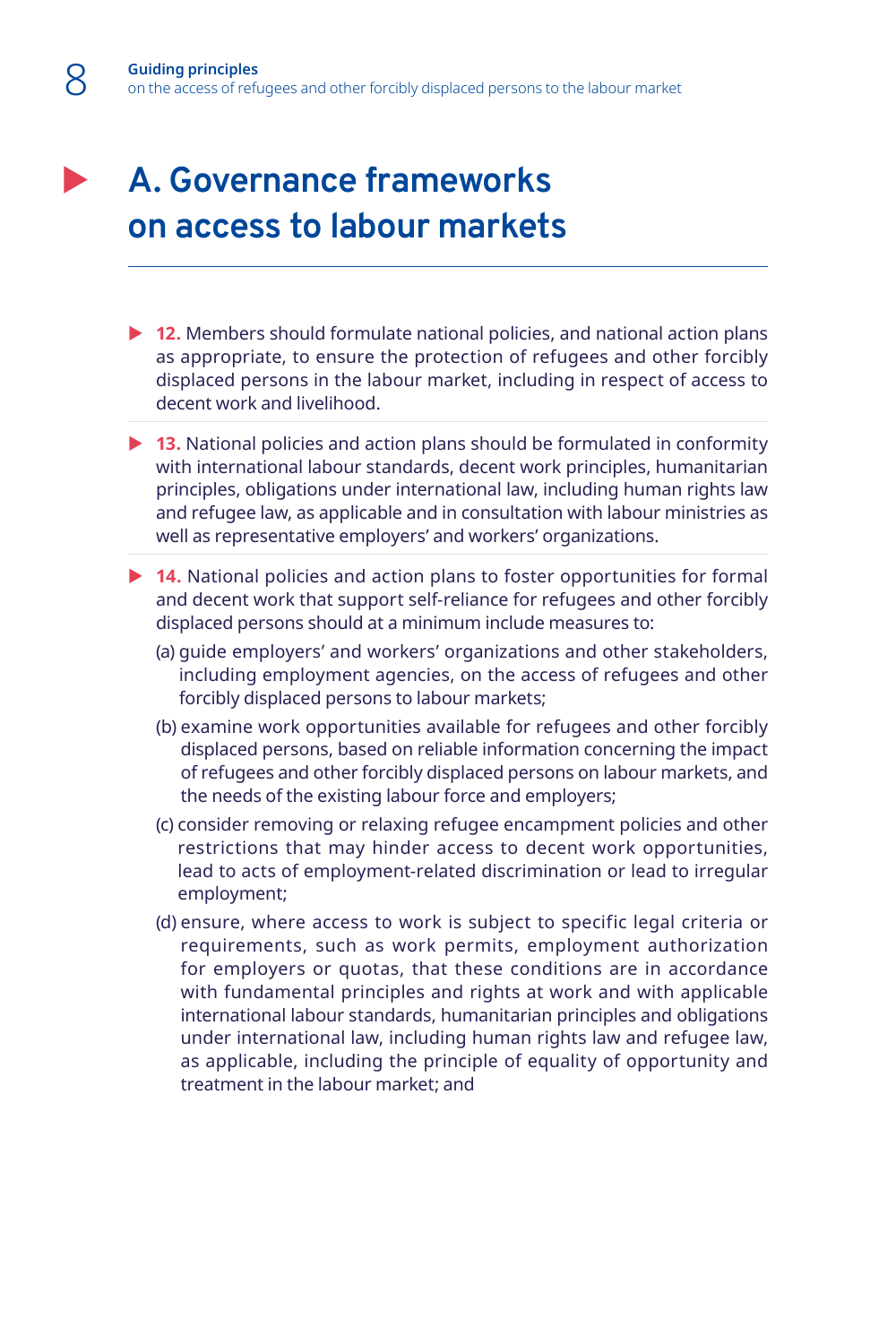on the access of refugees and other forcibly displaced persons to the labour market



(e) identify and eliminate, where applicable, inconsistencies in legal, policy and administrative practice related to implementation of applicable international labour standards and human rights norms.

▶ 15. Members should make easily available information regarding laws and regulations applicable to entrepreneurship, such as procedures for registering a business, relevant labour and employment laws and regulations and tax requirements.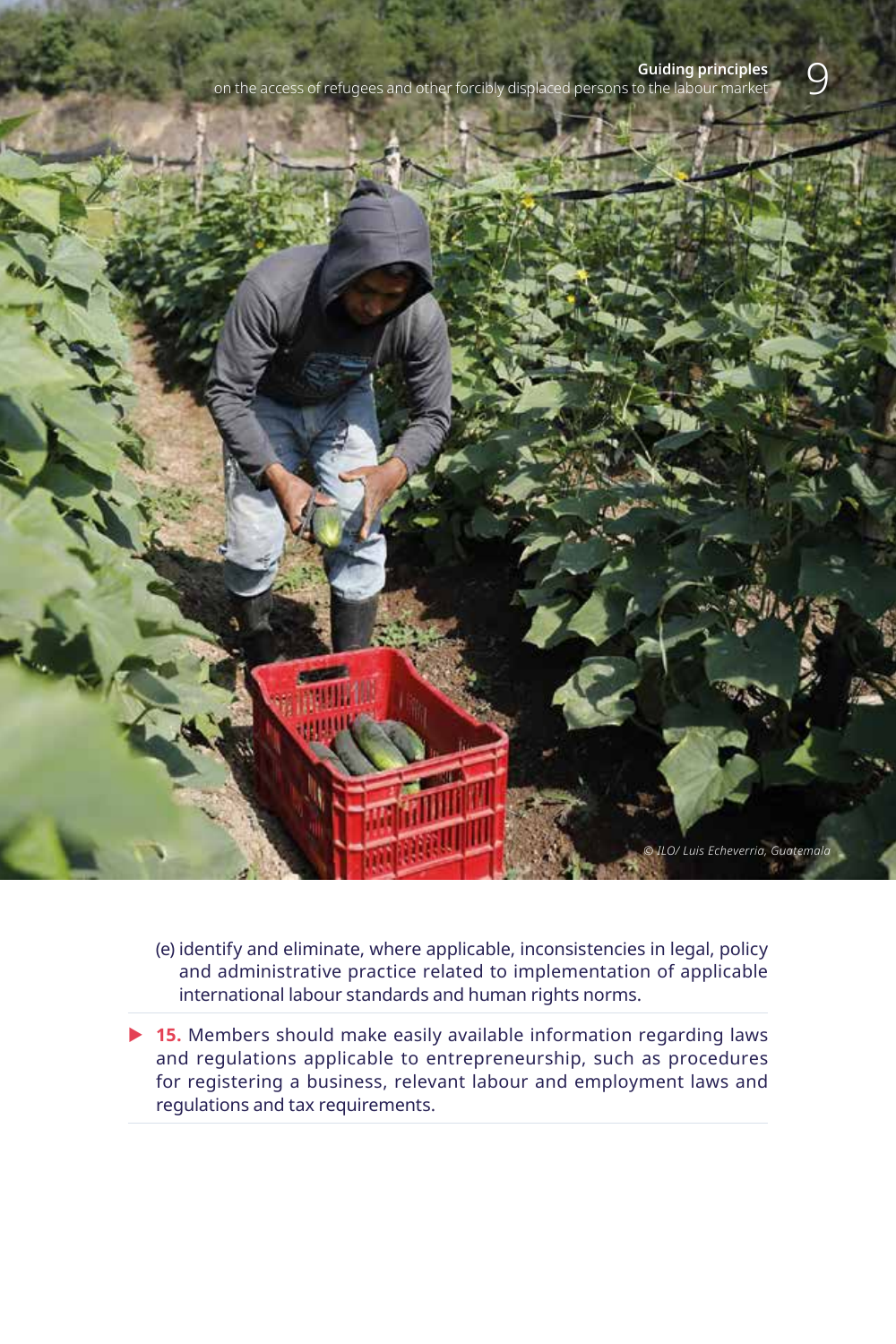#### **B. Economic and employment policies for inclusive labour markets**

- ▶ **16.** Members should formulate coherent macroeconomic growth strategies, including active labour market policies that support investment in decent job creation that benefit all workers, including men and women refugees and other forcibly displaced persons, and enterprises.
- ▶ 17. Members should develop and implement, where possible, together with representative employers' and workers' organizations, national employment policies that include refugees and other forcibly displaced persons.
- ▶ 18. Employment strategies should include measures to:
	- (a) enhance the capacity of public employment services and improve cooperation with other providers of services, including private employment agencies, to support the access of refugees and other forcibly displaced persons to the labour market, particularly as regards job placements and career counselling;
	- (b) strengthen specific efforts to support the inclusion in labour markets of youth and women from refugee and other forcibly displaced populations, including through access to education, life-long learning, childcare and after-school programmes;
	- (c) support recognition and accreditation of acquired skills and competencies by refugees and other forcibly displaced persons through appropriate skills determination tests, if required;
	- (d) facilitate tailored vocational training, including occupational safety and health training, with a strong on-the-job component (for example, apprenticeships), and intensive language teaching;
	- (e) strengthen access to skills development and upgrading opportunities, and entrepreneurship and business start-up training for refugees and other forcibly displaced persons; and
	- (f) facilitate increased access to decent work opportunities for refugees and other forcibly displaced persons and host communities, including by fostering transitions of employment from the informal to formal economy.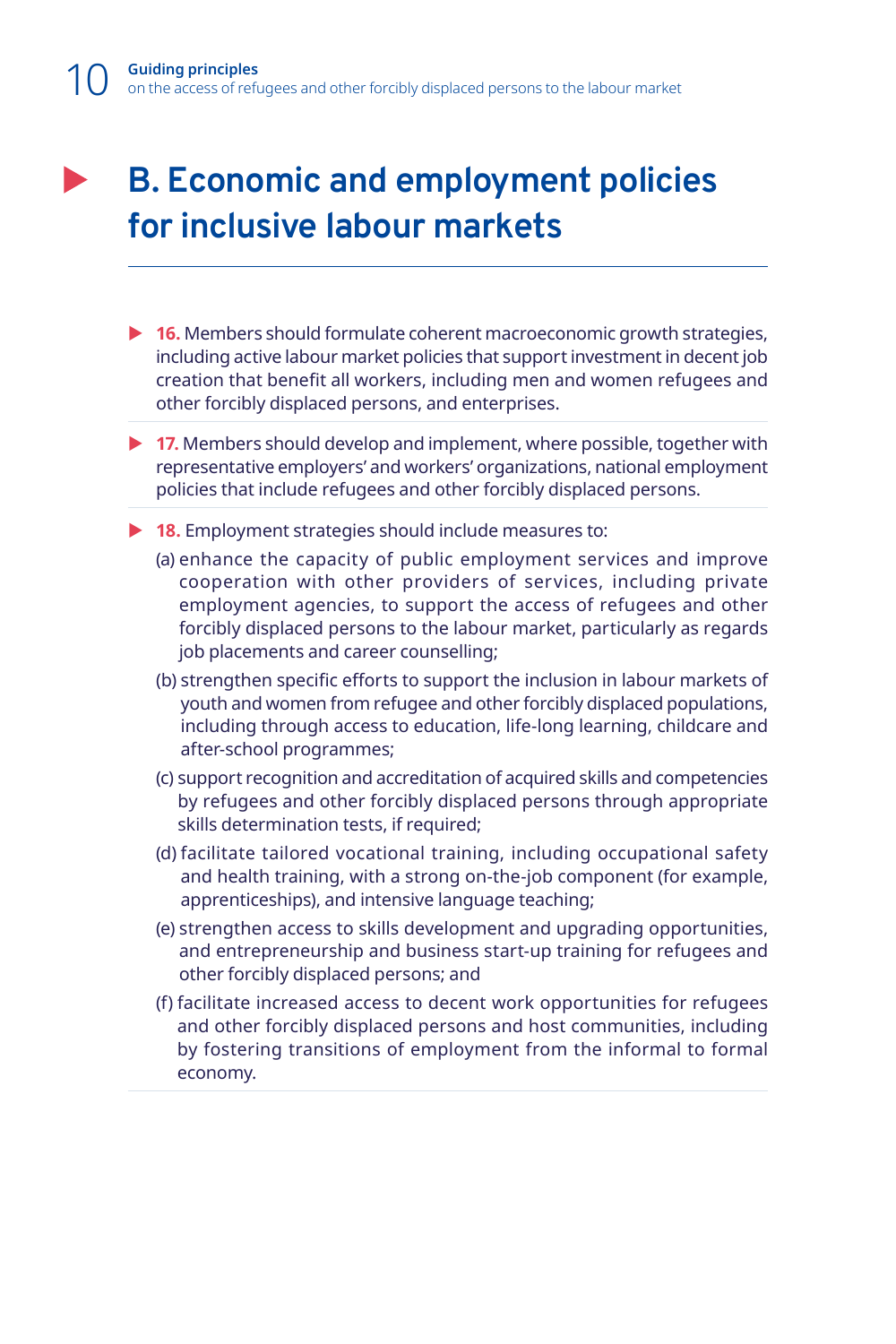- ▶ 19. Members should take steps to facilitate the portability of work-related entitlements (such as social security benefits, including pensions), skills accreditation and skills recognition of refugees and other forcibly displaced persons between countries of origin, transit and destination.
- ▶ **20.** Members are encouraged to undertake a national impact assessment on access to the labour market for refugees on their economies with the involvement of employers' and workers' organizations.
- ▶ 21. Members should strengthen the capacity of national labour market governance systems, including in respect of information and data collection concerning the impact of refugees and other forcibly displaced persons on host communities, labour markets and economies more generally.

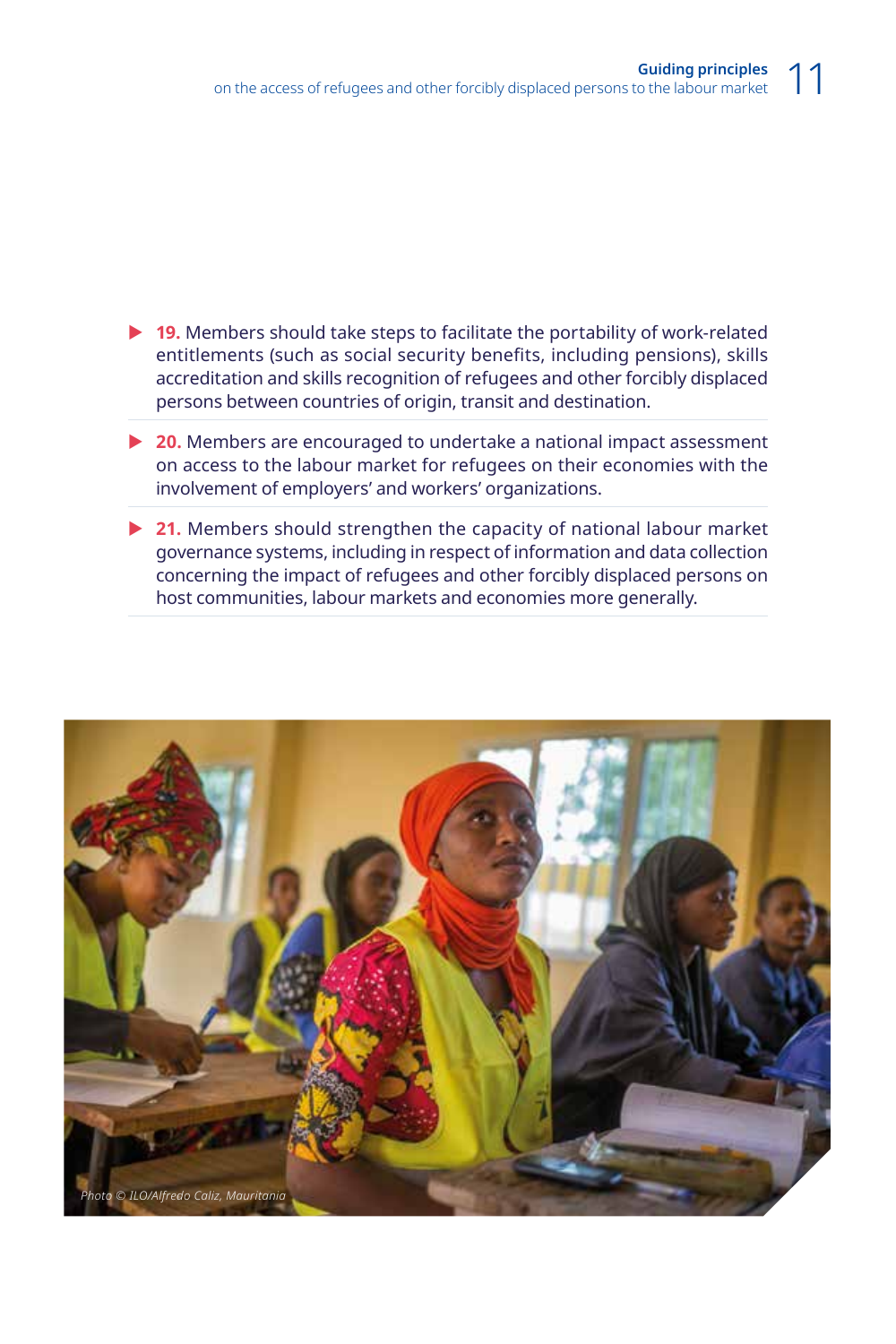#### **C. Labour rights and equality of opportunity and treatment**

- ▶ 22. Members should adopt or reinforce national policies to promote equality of opportunity and treatment for all, in particular gender equality, recognizing the specific needs of women, youth and persons with disabilities, with regard to fundamental principles and rights at work, working conditions, access to quality public services, wages and the right to social security benefits for refugees and other forcibly displaced persons, and to educate refugees and other forcibly displaced persons about their labour rights and protections.
- ▶ 23. National policies should at a minimum include measures to:
	- (a) combat and prevent all forms of discrimination in law and in practice, forced labour and child labour, as they affect men, women and children refugees and other forcibly displaced persons;
	- (b) facilitate the participation of all workers, including refugees and other forcibly displaced persons, in representative organizations, including in relation to their right to form and join trade unions, participate in collective bargaining mechanisms and to access justice and judicial remedies against abusive working conditions;
	- (c) adopt legislative measures and facilitate information, advocacy and awareness campaigns that combat xenophobic behaviour in the workplace and highlight the positive contributions of refugees and other forcibly displaced persons, with meaningful engagement of employers' and workers' organizations, civil society and other relevant stakeholders;
	- (d) ensure that refugees and other forcibly displaced persons in the workplace are covered under relevant labour laws and regulations, including on minimum wages, maternity protection, working time, occupational safety and health, and provide information on the rights and obligations of workers, and the means of redress for violations, in a language they understand; and
	- (e) provide necessary education and training for labour inspectorates, public servants and judicial bodies on refugee law and labour rights, and ensure that information and training for workers is provided in a language that workers understand.
- ▶ 24. The principle of non-discrimination and equality should apply for all. Access to specific occupations can be restricted as prescribed by national laws, in accordance with relevant international labour standards and other international law.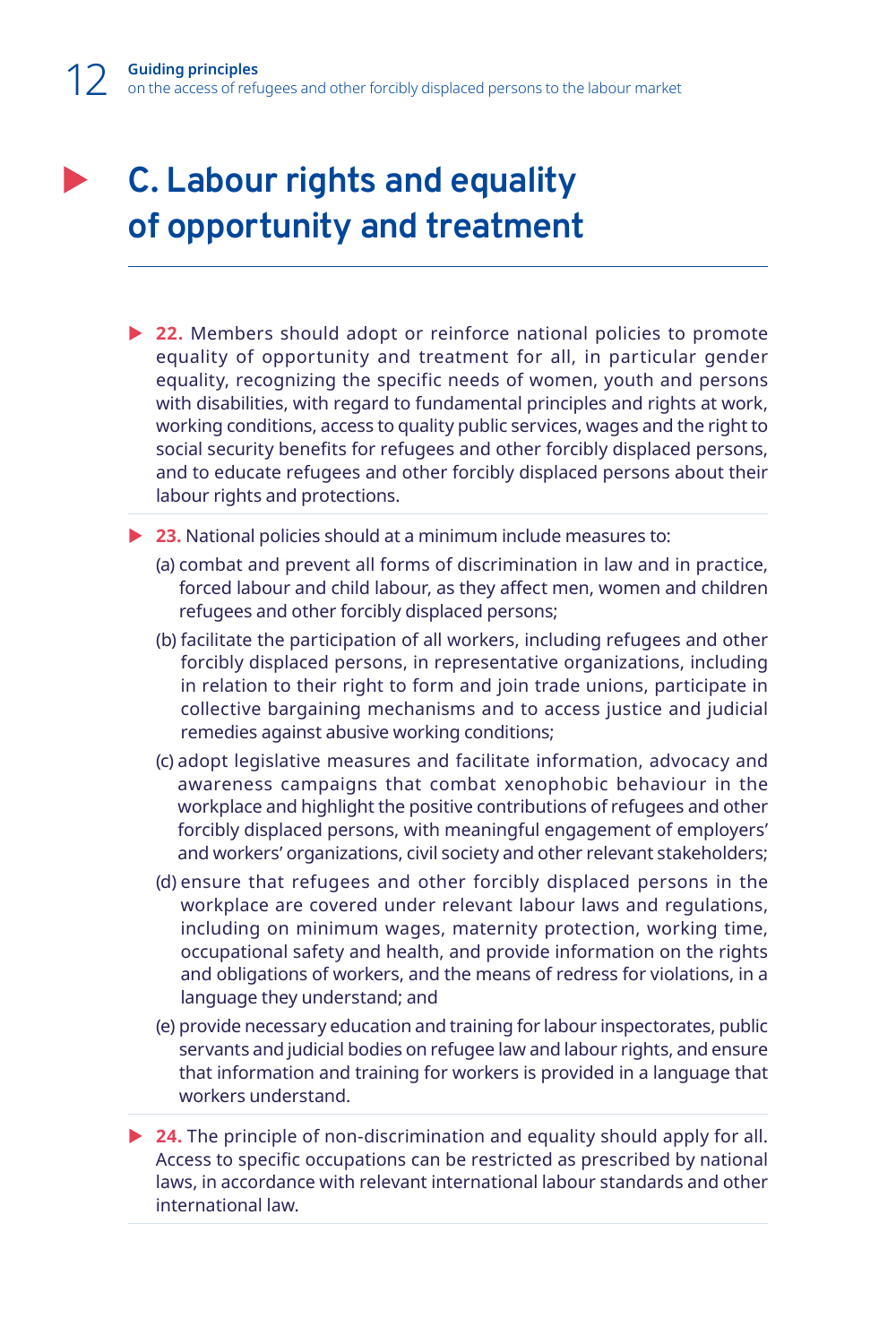#### **D. Partnership, coordination and coherence**

- ▶ 25. Members should promote national, bilateral, regional and global dialogue on the labour market implications of large influxes of refugees and other forcibly displaced persons, and the importance of access to livelihoods and decent work.
- ▶ **26.** Cooperation among member States should include measures to:
	- (a) strengthen the role of local government, regional bodies, and particularly regional economic commissions and regional initiatives to foster consistent regional responses, including with the support of the ILO and other international agencies, notably the UNHCR;
	- (b) encourage development assistance and private sector investment for the creation of decent and productive jobs, business development and selfemployment to benefit all workers, including refugees and other forcibly displaced persons;
	- (c) enhance the roles and capacities of employers' and workers' organizations and civil society to promote and protect the fundamental principles and rights at work of refugees and other forcibly displaced persons; and
	- (d) promote, where possible, the inclusion of refugees and other forcibly displaced persons in national development planning processes, including through UN Development Assistance Framework (UNDAF) mechanisms.4
- ▶ 27. Members should provide predictable, sustainable and adequate development assistance to support least developed and developing countries that continue to host a large number of refugees and other forcibly displaced persons and ensure the continuation of the development of these countries.

<sup>4</sup> This activity would be aligned with the development of guidance by the Global Migration Group (GMG) to integrate migration and displacement into development planning.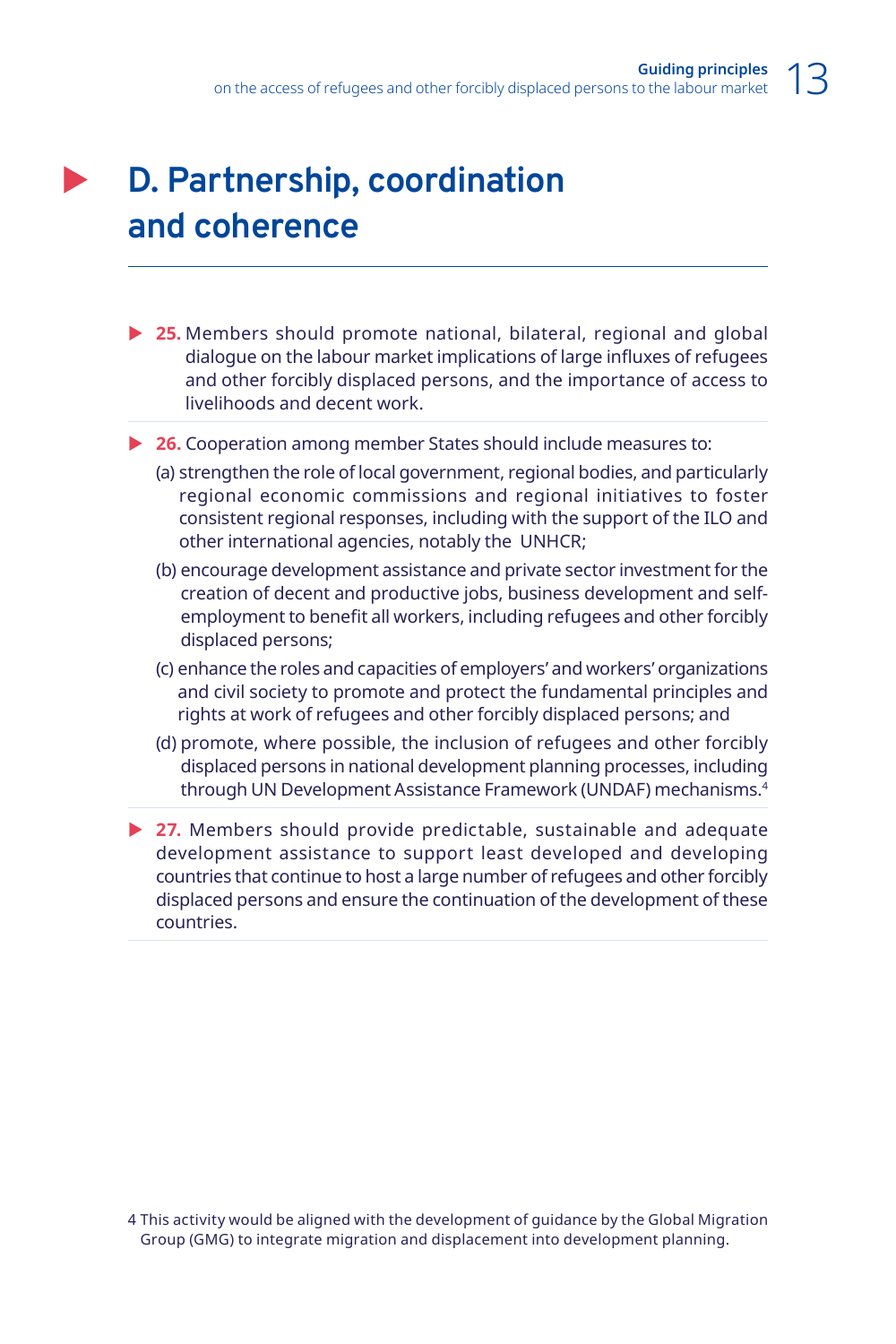

▶ 28. Employers' and workers' organizations in the public and private sectors have an important role to play and should commit to promote and support the inclusion of refugees and other forcibly displaced persons into work and society. The employers' and workers' organizations should support, at national and local levels, measures taken by member States in accordance with these guiding principles and should commit to work with governments and other stakeholders to design and develop policies to support inclusion. They should play a key role in the assessment, testing and screening of skills and competences to help validation of skills and skills matching with a view to guaranteeing equality of opportunity and treatment of workers, taking into account the objective situation of refugees and active labour market measures available to jobseekers.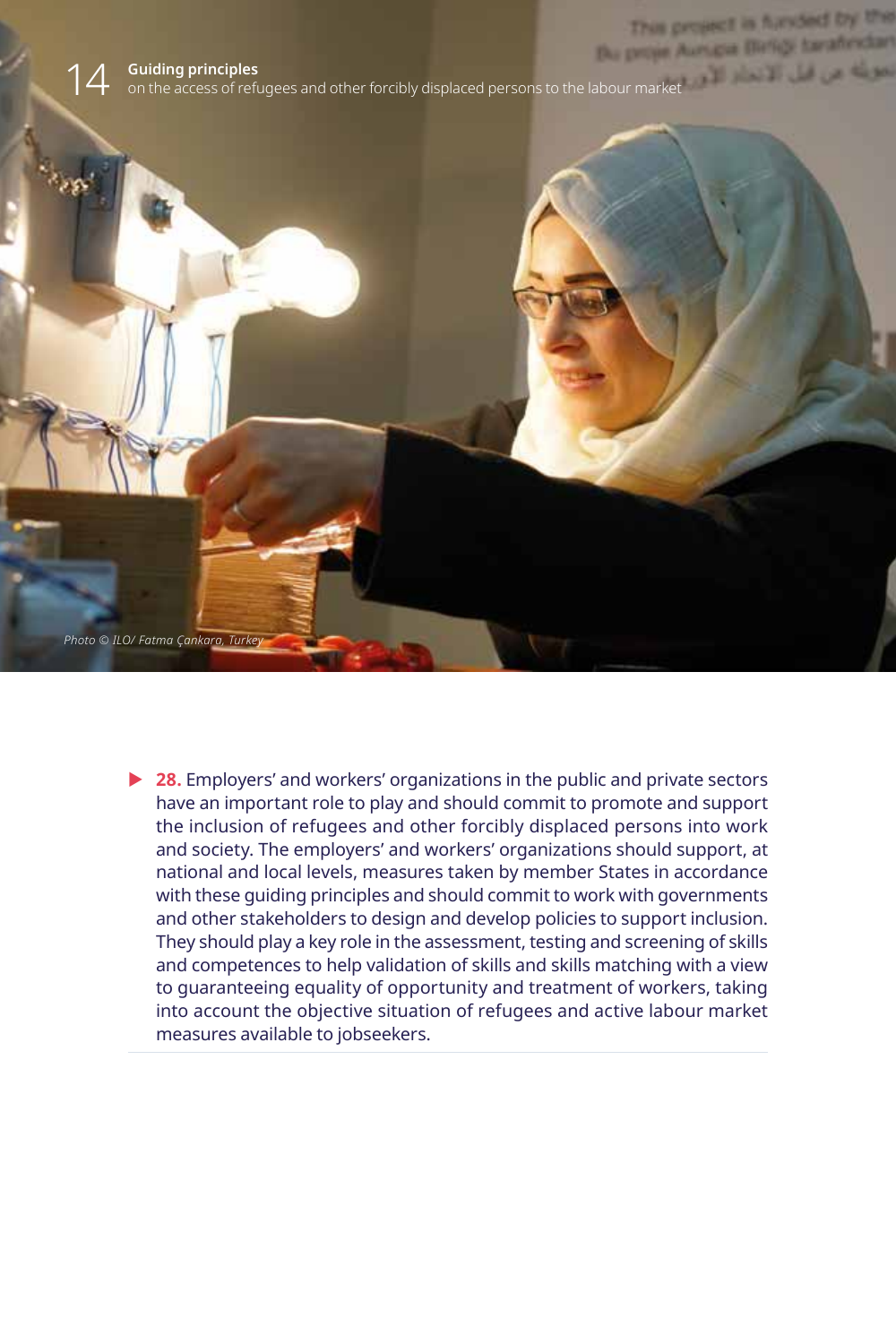### **E. Voluntary repatriation and reintegration of returnees**

- ▶ **29.** Countries of origin should reintegrate refugee returnees in their labour market. The ILO and its Members in a position to do so should provide assistance to countries of origin in areas of refugee returnees in creating employment and decent work for all, as well as livelihoods and self-reliance.
- ▶ 30. Members should develop appropriate protection frameworks, in consultation with countries of origin, to support refugees and other forcibly displaced persons upon their voluntary return to and reintegration in their home countries, in accordance with obligations under international law, including refugee law and human rights law as applicable.

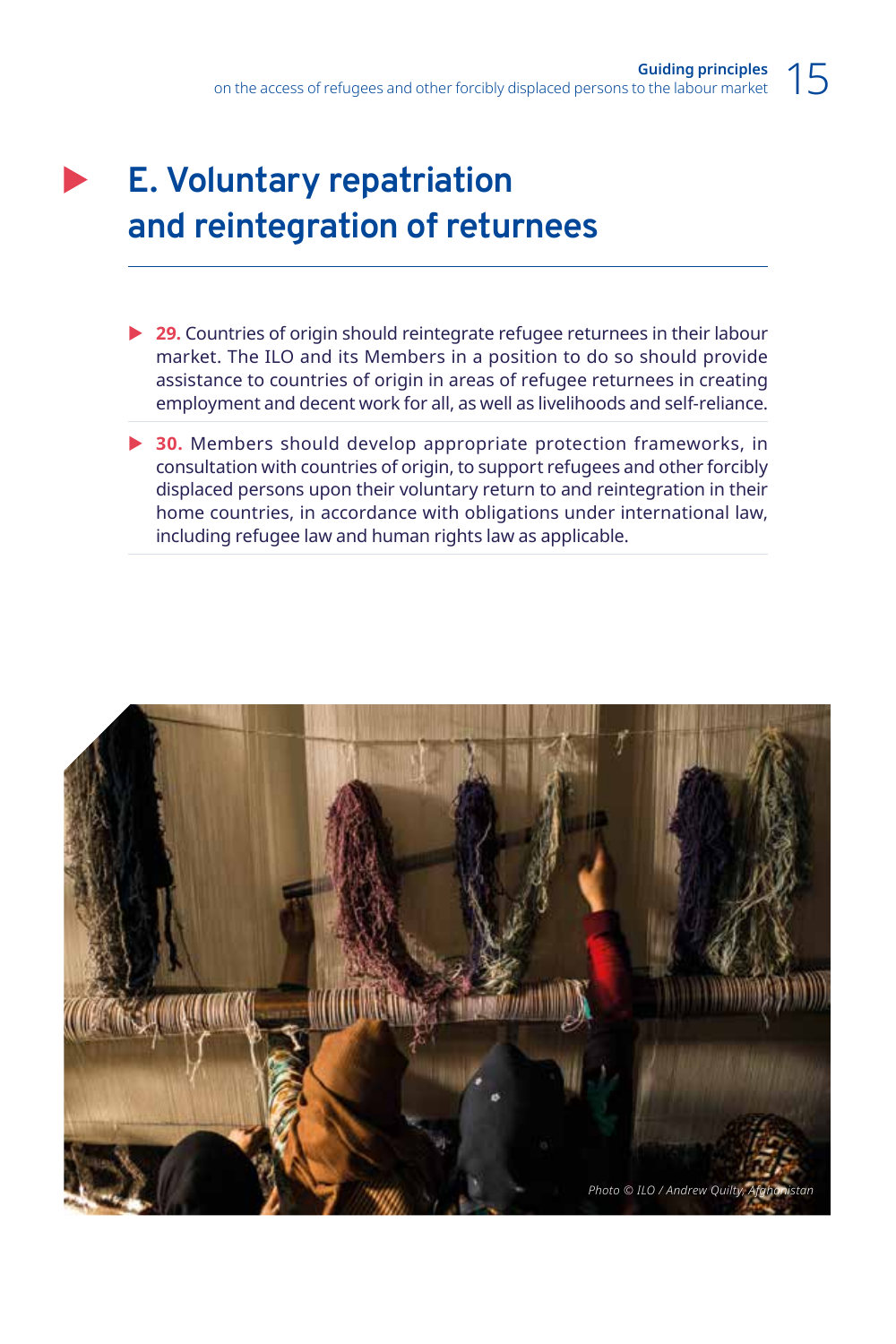#### **F. Additional pathways for labour mobility**

- ▶ 31. Members should promote labour mobility as one of the pathways for admission and for responsibility-sharing with countries hosting large numbers of refugees and other forcibly displaced persons and include such pathways for admission in their national policies.
- ▶ **32.** Members should integrate international labour standards, the Decent Work Agenda and the Multilateral Framework on Labour Migration, where possible, into national policies and regional and bilateral agreements governing the development and expansion of labour mobility pathways for refugees by granting labour market access. Such policies and agreements should involve consultations with employers' and workers' organizations.
- ▶ 33. National, and where appropriate regional, policies should include measures to:
	- (a) respect, where it applies in accordance with international and regional law, the principle of *non-refoulement* for refugees and other forcibly displaced persons, including those participating in labour mobility schemes;
	- (b) foster inclusion and integration in host societies by providing skills development opportunities to support refugees and other forcibly displaced persons that would also help them bring new skills to their home countries, should they decide to return; and
	- (c) ensure equality of treatment in wages and working conditions, with particular attention to workers in low-skilled and low-wage work for which refugees and other forcibly displaced persons may be recruited, in accordance with international labour standards.
- ▶ **34.** Members should facilitate the engagement of diaspora communities in developing national policy and regional and bilateral agreements to help refugees and other forcibly displaced persons to better contribute to the economic and social development of their countries of origin.